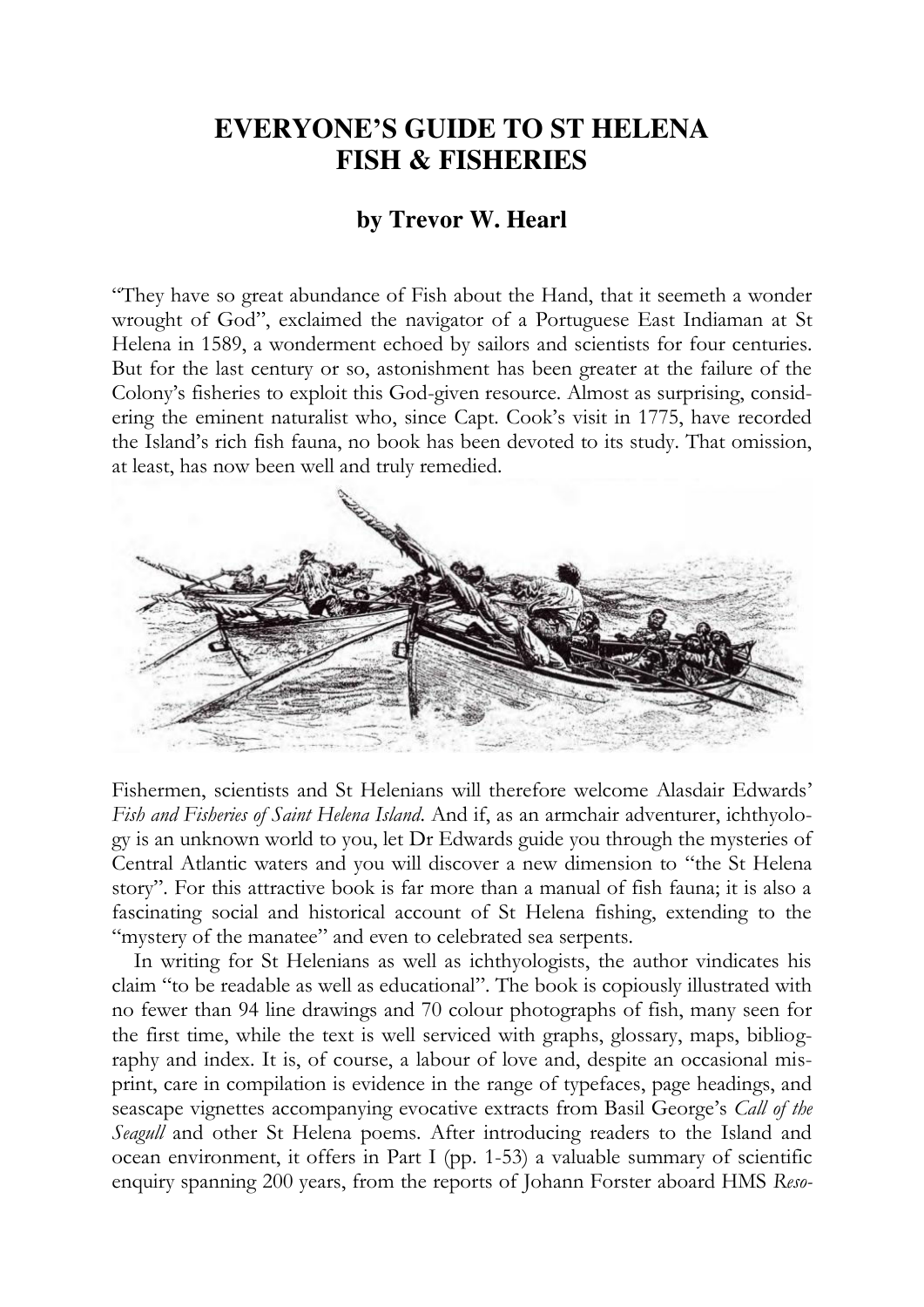*lution* in 1775, to the remarkable collection of Harvard Professor Arthur Loveridge who, having retired to St Helena, bequeathed 317 specimens of 65 species to the British (Natural History) Museum in the 1970s. A hundred years earlier, when John Melliss, doyen of St Helena naturalists, sent his collection of 137 specimens to the British Museum, one-third of them were unknown to science. In 1983, our author assiduously preserved no fewer than 354 specimens and examined 79 species. His review incidentally reveals the international nature of St Helena fish studies by quoting, after Forster, Loveridge and Melliss, Georges Cuvier, Achille Valenciennes, Albert Gunther, Theodor Mortensen and William Perrin, the American dolphin expert at St Helena in 1983.

Cousteau's caustic comments in 1974, ostensibly investigating Elephant Seals, are wisely ignored. After surveying early records, the doleful tale of abortive schemes and official enquiries into fisheries development - or lack of it - is outlined, from which it seems that catches, other than Skipjack, are no greater now than under the East India Company! Tuna provides the main theme for a more optimistic chapter on the fisheries today, to end Part I.

The comprehensive guide to the fishes of St Helena forms Part II (pp. 55-139), by which 138 species can be identified from the detailed illustrated descriptions of 63 families, listed by the St Helenian (and official) names, with a full index for easy reference.

In these conservation conscious times, it hardly seems necessary to justify publication of a work designed both to fill a gap in the world's "fish-map" and also to inform the local community. Yet the timely significance of this subject for Britain's second oldest Colony needs to be appreciated. As St Helena enters the 1990s, tiny and unproductive, fishing has at last become (says Edwards) "a mainstay of the Island's economy". Landings may not total 600 tons even in a good year, but for a community inured to failure, any productive venture carries valuable social and psychological benefits. What lessons can be learned from St Helena's even smaller dependency, Tristan da Cunha, is not asked, yet it must be wondered why that more isolated community, clinging to an inhospitable volcanic peak in the Roaring Forties, has a thriving crayfish industry, when St Helena, with its manifold advantages, has failed to develop its resources.

This book nevertheless assumes the future success of St Helena Fisheries. Its value to development studies might have been enhanced by a more robust analysis of past failures, a task Dr Edwards is uniquely qualified to tackle. Granted the issues are as tangled as a cat's cradle, embedded in enough reports to fill a pantechnicon, with "the relics of controversy" overfishing as old as the community itself (as Canon Walcott warned readers of *The St Helena Magazine* 56 years ago during a former rumpus). Indeed, even as this book went to press, and ODA's Natural Resources Institute at Chatham planned a St Helena fish lunch to publicize its products - stressing their environment-friendly origins caught by longlines in pollutionfree waters - suspicious fishermen were marching on The Castle in Jamestown with petitions protesting against agreements to lease fishing licenses in "their waters". Shades of the 1890s when a scheme "to develop the Fishing Industry" prompted a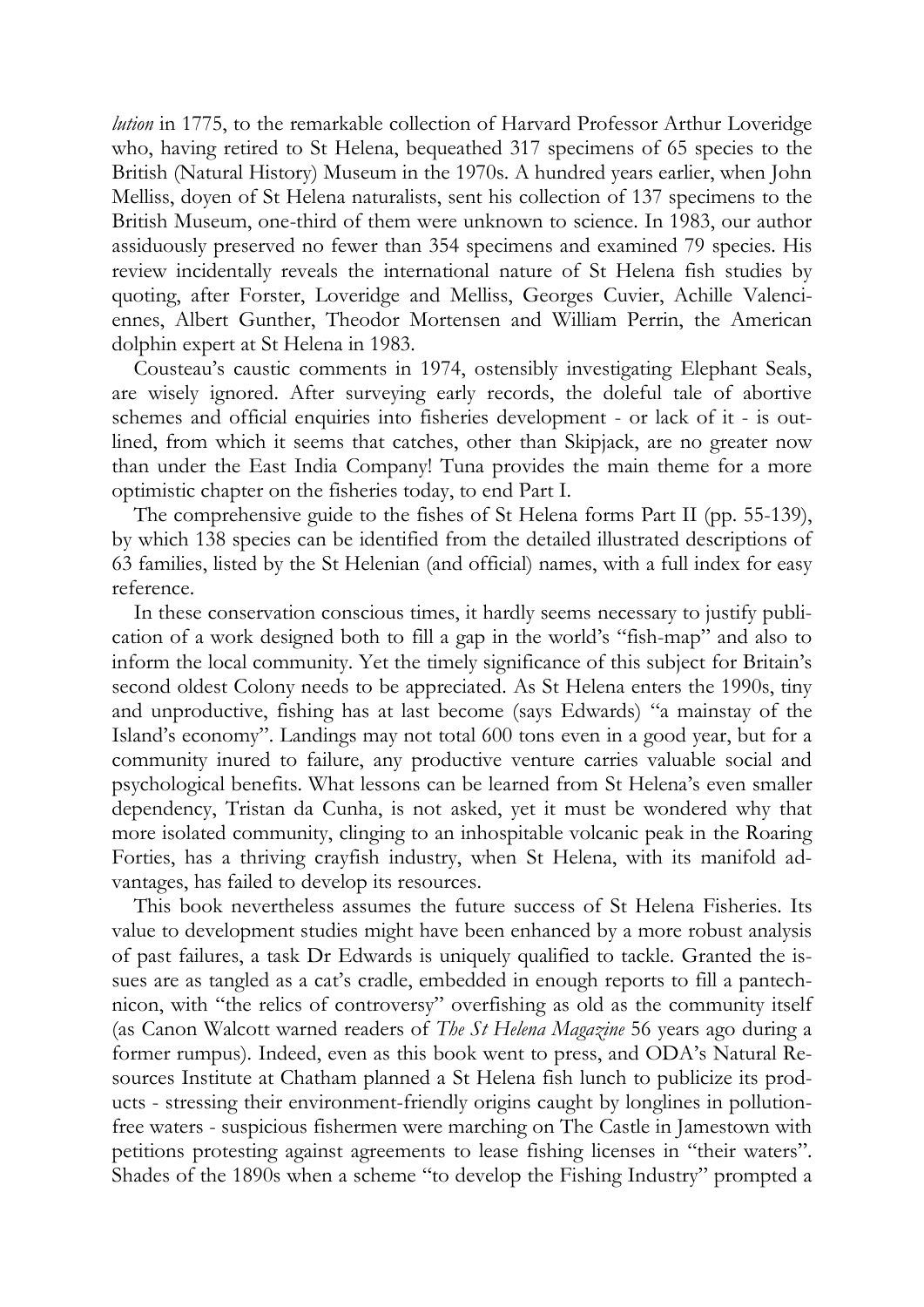complaint in The St Helena Guardian that "it seems cruel for outsiders to creep into the waters of St Helena". But how can people judge the pros and cons without briefing?

Attempts to explain have often been superficial. On the one hand, locally, fishermen were blamed for indolence. Even the benevolent Governor Sterndale, comparing sportsmen's landings with fish supplies in the market, reproached them in 1898 for "want of energy", but visiting expert J.T. Cunningham was less critical in 1910: "Landsmen who have little experience of sea fishing are apt to accuse fishermen of idleness, but it must be remembered that the fishermen's life is hard, and his earnings small and uncertain", and recognition of such labours earned Richard Yon (1869-1950) the British Empire Medal. Outsiders, on the other hand, found Government leadership lacking; the Committee of the Great International Fisheries Exhibition of 1883 could not believe that an island surrounded by fish had nothing to exhibit.

Yet, as the philanthropist Alfred Moseley discovered to his cost in 1910, there could be more mysterious reasons for the lack of fish at St Helena - like Halley's Comet, as fishermen told him. Unfortunately, the problems are more deep-rooted in the Island's social fabric than fishing reports date hint. With an endemic tension between Government policies and public indifference (if not resistance) to change, St Helena has never enjoyed a healthy climate for the development of a productive economy.

Alasdair Edwards' book is a landmark in the literature of St Helena's natural history. For fish it will be the definitive study well into the next century; for fisheries it provides a foundation upon which future analyses of commercial development will be based. *Fish and Fisheries of Saint Helena Island* is published by the Centre for Tropical Coastal Management Studies, University of Newcastle-upon-Tyne, for St Helena's Education Department - whose officers are to be congratulated for fostering this authoritative publication. (May it prompt a new edition of Pamela Lawrence's *St Helena Cooking*, putting fish on the menu!). Publishing for St Helena is financially not for the fainthearted, but thanks to permission from the U.N. Food & Agriculture Organization to use its drawings, and subsidy from the Governor of St Helena's Discretionary Fund, copies of this limited edition (1,000) will retail at  $f$ 15 (non-net).

Those interested in securing copies of this book may purchase them from the Education Department on St Helena and in the United Kingdom from Waterstone's Booksellers, 88 The Promenade, Cheltenham, Glos., GL50 1NB.

## **South Atlantic Chronicle, October 1990, Vol. XIV, No. 4, pp. 9-10.**

© A.H. Schulenburg. Reproduced with permission.

\*Note: Hearl was misled by false claims made by Governor Henry L Gallwey ['1911 Annual Colonial Report: St Helena, No 714' (London: Colonial Office, 1912), 13.] and an exaggerated and heavily embellished account published by Philip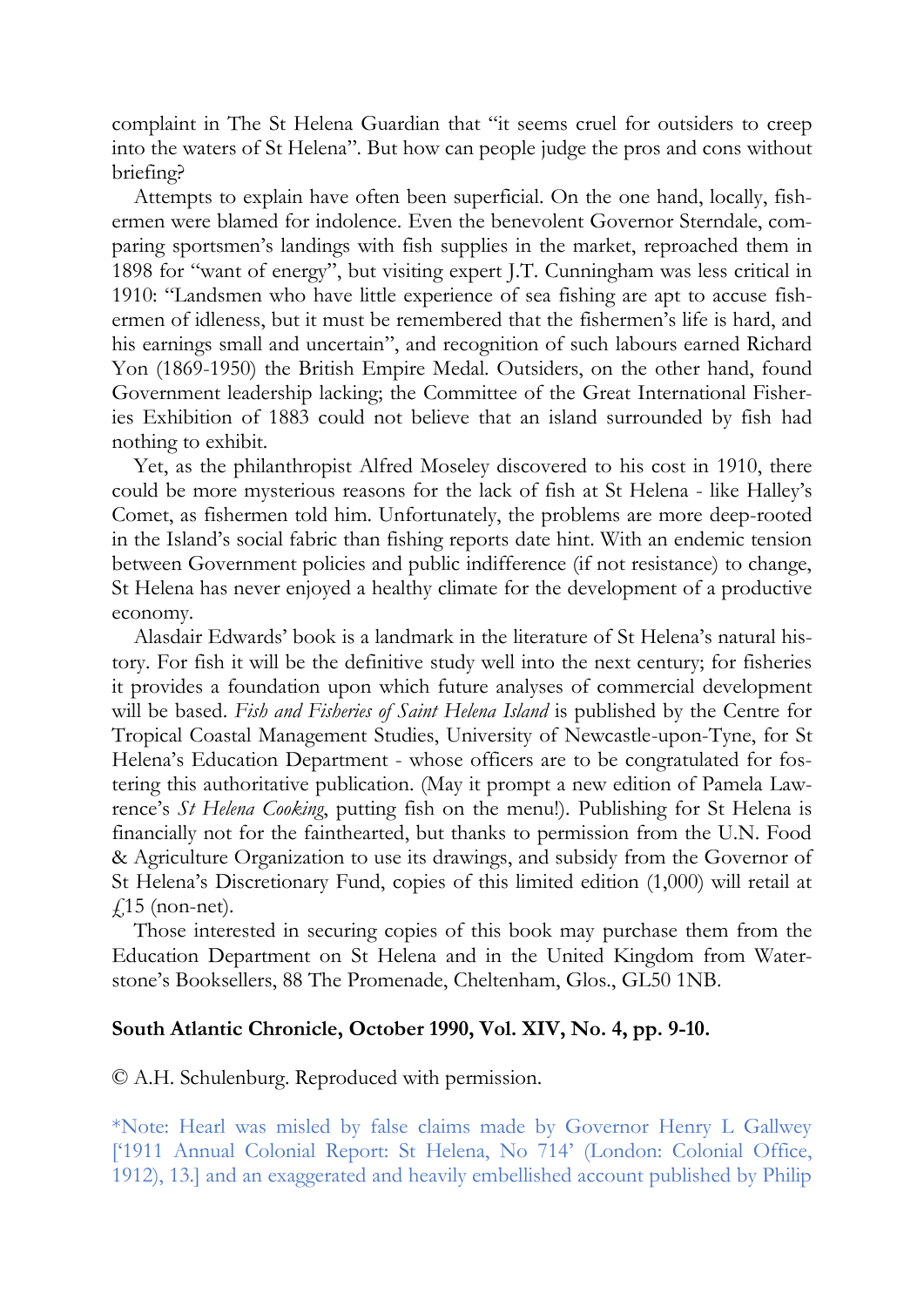Gosse [Philip Gosse, *St Helena 1502-1938* (Oswestry: Anthony Nelson, 1938), 348– 8].

An investigation into Alfred Moseley's philanthropic support of St Helena [Bruce, Ian. 'Alfred Mosely'. *Wirebird: The Journal of the Friends of St Helena* 46 (2017)] showed there was no shortage of fish in 1910. Instead, Gallwey tried to purchase the fish at too low a price so that most of the catch went to market, being bought by islanders in the usual way.

A small production team working on the wharf from February 1910 were misleadingly termed a "factory" by Gallwey. This led Gosse to presume a factory was built. The team assembled barrels of salted fish for export, with a few fish canned by hand for the purpose of providing samples. Gosse mistakenly assumed all the fish was canned and then enhanced the story by claiming the failure of the project led to "empty tins in thousands". Some 98 barrels of cured mackerel were exported, much of it to New York. This sold at a loss of seven shillings a barrel. Mosely decided to cease production in January 1911. Reporting the fiasco to the Colonial Office, Gallwey incorrectly claimed they had been a shortage of fish in 1910 (the catch was little different from 1909), comparing the quantity caught in 1910 with an extraordinarily large catch recorded for a single month a century earlier, in September 1813.



**A "Factory" (i.e. island workers) processing cured fish on wharf, 1910**